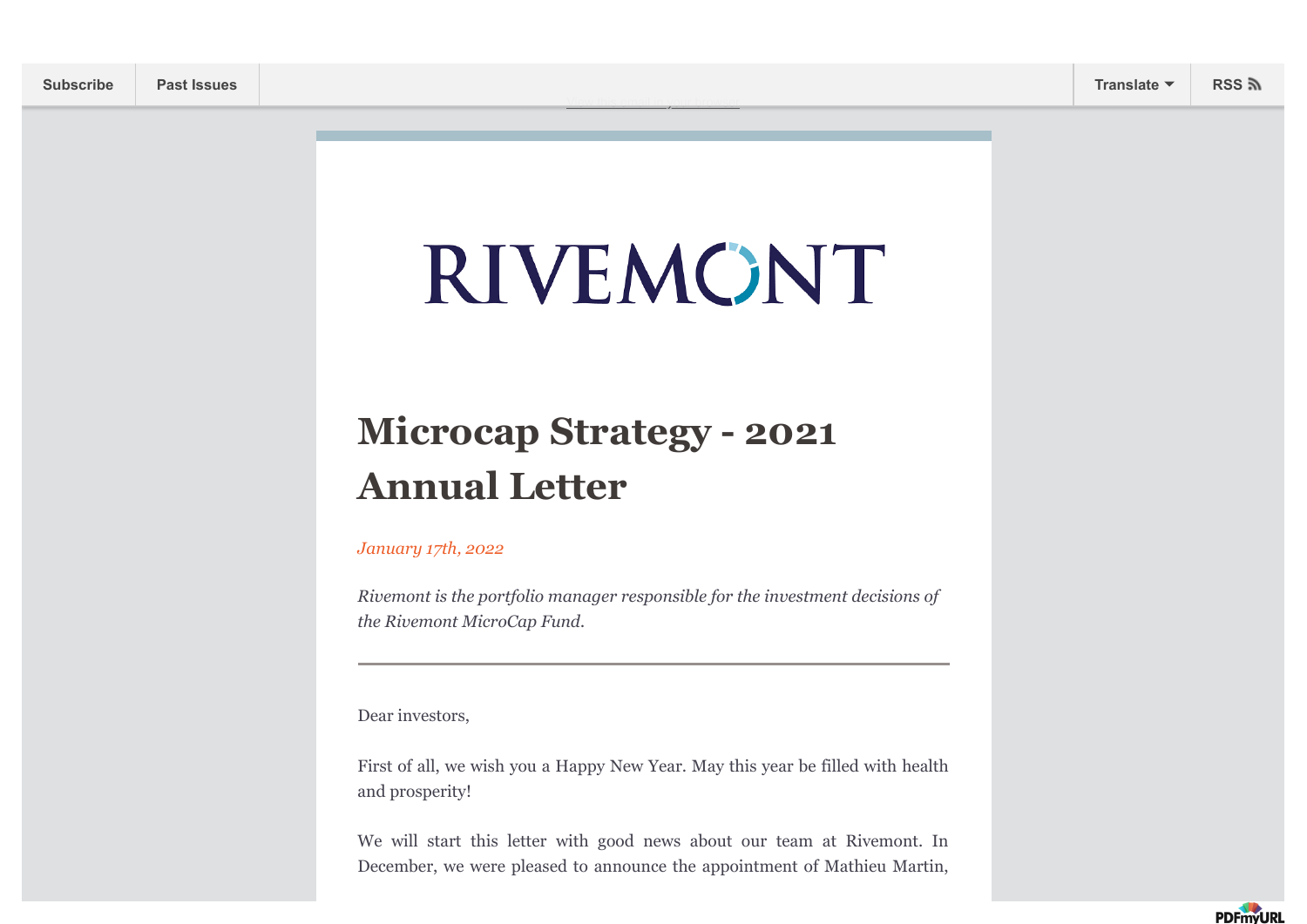who was the senior analyst for the Rivemont MicroCap Fund, as its new portfolio manager.



Mathieu is an important addition to our portfolio management team, having been an integral part of the success of the microcap strategy since its inception in 2018. Over the past eight years, he has developed his expertise and an extensive network of contacts that allow him to spot the best microcap investment opportunities in North America quickly. Mathieu brings with him an exceptional wealth of knowledge, having participated in dozens of conferences and met hundreds of company management teams over the years. He also holds the CFA designation since November 2020.

Mathieu will continue to work closely with Philippe Lapointe, the Rivemont MicroCap Fund analyst, who proved to be a key addition to the team a year ago.

Let's now take a look at some of the fund's metrics on December 31, 2021:

- \$16.1 million in net assets under management.
- 95% invested and 5% in cash.
- 32 positions. The largest represented 20.1% of the portfolio.
- The top 5 positions represented 41.5% of the portfolio.
- Fund unit value of  $$9.17^*$ , for a + 1.9%<sup>\*\*</sup> return during the quarter.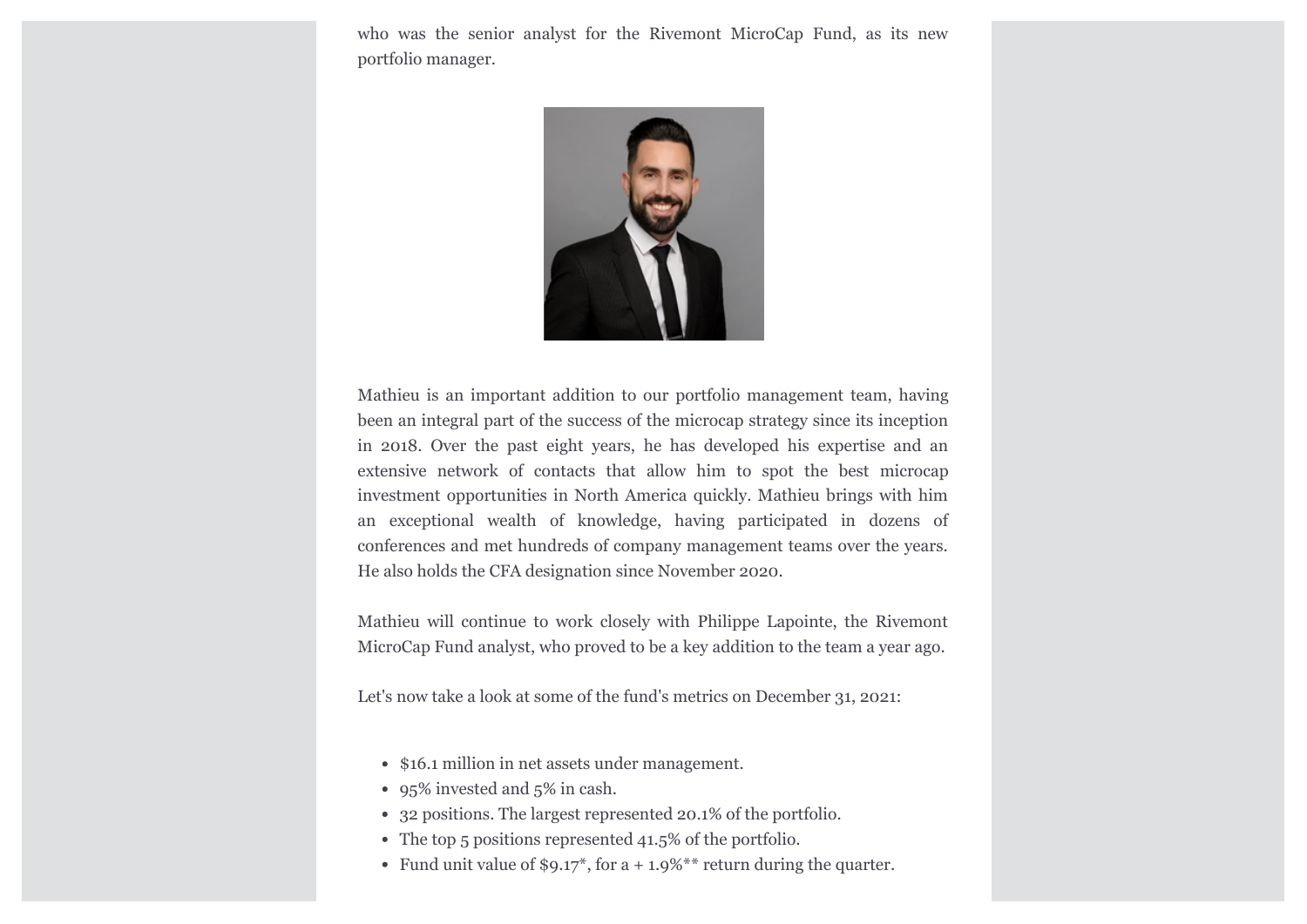- Return of 2.9%\*\* for 2021.
- \* Series A units (MAJ720)
- \*\* **Net return after all fees**.

To compare our performance during the fourth quarter (October 1 to December 31, 2021), we use the S&P/TSX Small Cap Index as our benchmark. This index reflects the small cap market performance in Canada. To get an overview of the US market performance, we refer to the LD Micro Index. Here is the performance of the two indices during the quarter:

| Q4 2021 Returns               |       |
|-------------------------------|-------|
| <b>S&amp;P/TSX Small Cap</b>  | 3.0%  |
| <b>LD Micro</b>               | -8.9% |
| <b>Rivemont MicroCap Fund</b> |       |

We saw a substantial divergence between the Canadian and US markets during the fourth quarter. Fortunately, the Rivemont MicroCap Fund ended the year with a respectable performance by remaining closer to the Canadian index (S&P/TSX Small Cap) than the US index (LD Micro). The fund's portfolio currently has an exposure of approximately 5% to the US market.

Let's continue by looking at the year as a whole:

| 2021 Returns                  |       |
|-------------------------------|-------|
| <b>S&amp;P/TSX Small Cap</b>  | 20.3% |
| <b>LD Micro</b>               | 18.1% |
| <b>Rivemont MicroCap Fund</b> |       |

Let's be honest, 2021 was a challenging year for our strategy. After seeing the fund go up more than 15% in the first few months, it slowly drifted back down for most of the last nine months. In hindsight, we could have taken more profits in February and March on certain stocks that were getting richly valued. However, it is easier to look back and identify the perfect moment to sell than to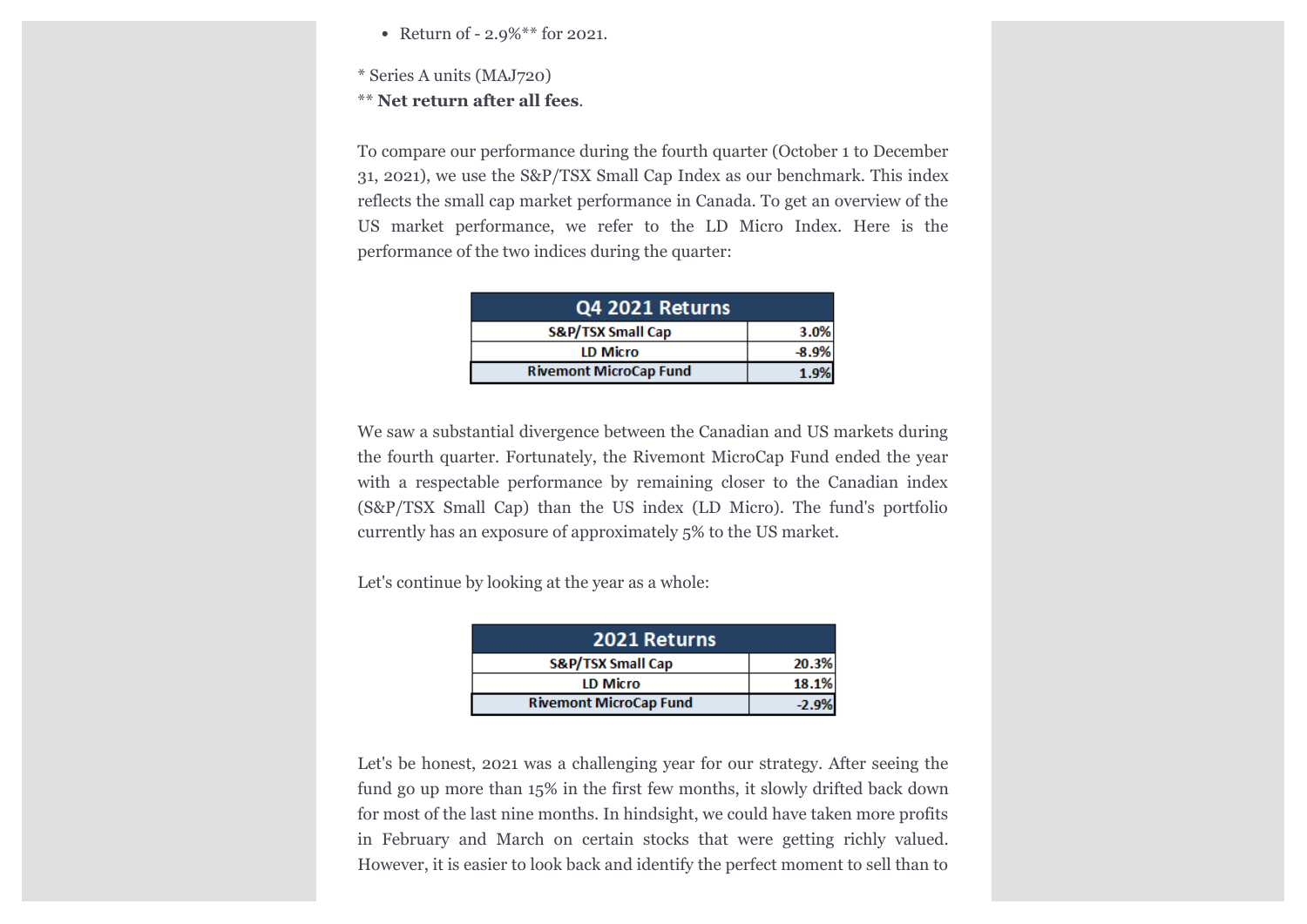do it in real-time, with all the uncertainty that entails. All in all, we are comfortable with our decision to hold high-quality companies in the portfolio despite valuations starting to get elevated.

Another important element that led to the underperformance against the indices is sector exposure. The Rivemont MicroCap Fund is 49% exposed to the technology sector, while the Canadian and US indices have an exposure of 5% and 13%, respectively. Among the sectors present in the indices that have performed particularly well, we can think of energy and basic materials, two sectors we have little or no exposure to.

What is important to take away from this challenging year is that, unfortunately, our strategy and investment style were not in favor in 2021. That said, we have the firm conviction that the strategy is still the right one to pursue over the long term, given the results we have achieved historically.

To give you a longer-term perspective of the performance relative to the indices, here are the annualized returns since the fund's inception in January 2018:

| Compound Annual Return (2018-2021) |       |  |
|------------------------------------|-------|--|
| <b>S&amp;P/TSX Small Cap</b>       | 6.6%  |  |
| <b>LD Micro</b>                    | 6.5%  |  |
| <b>Rivemont MicroCap Fund</b>      | 16.6% |  |

As we have mentioned several times in previous letters, we encourage investors to keep an eye on the long term in both good and bad years. Periods of underperformance are incredibly frustrating but necessary and inevitable in pursuing a differentiated and successful long-term strategy.

Now, how can you hold on for the long term when the primary indicator you can follow is the fund's performance, which has not been positive in 2021?

Here are, in our opinion, the three main assumptions that justify an investment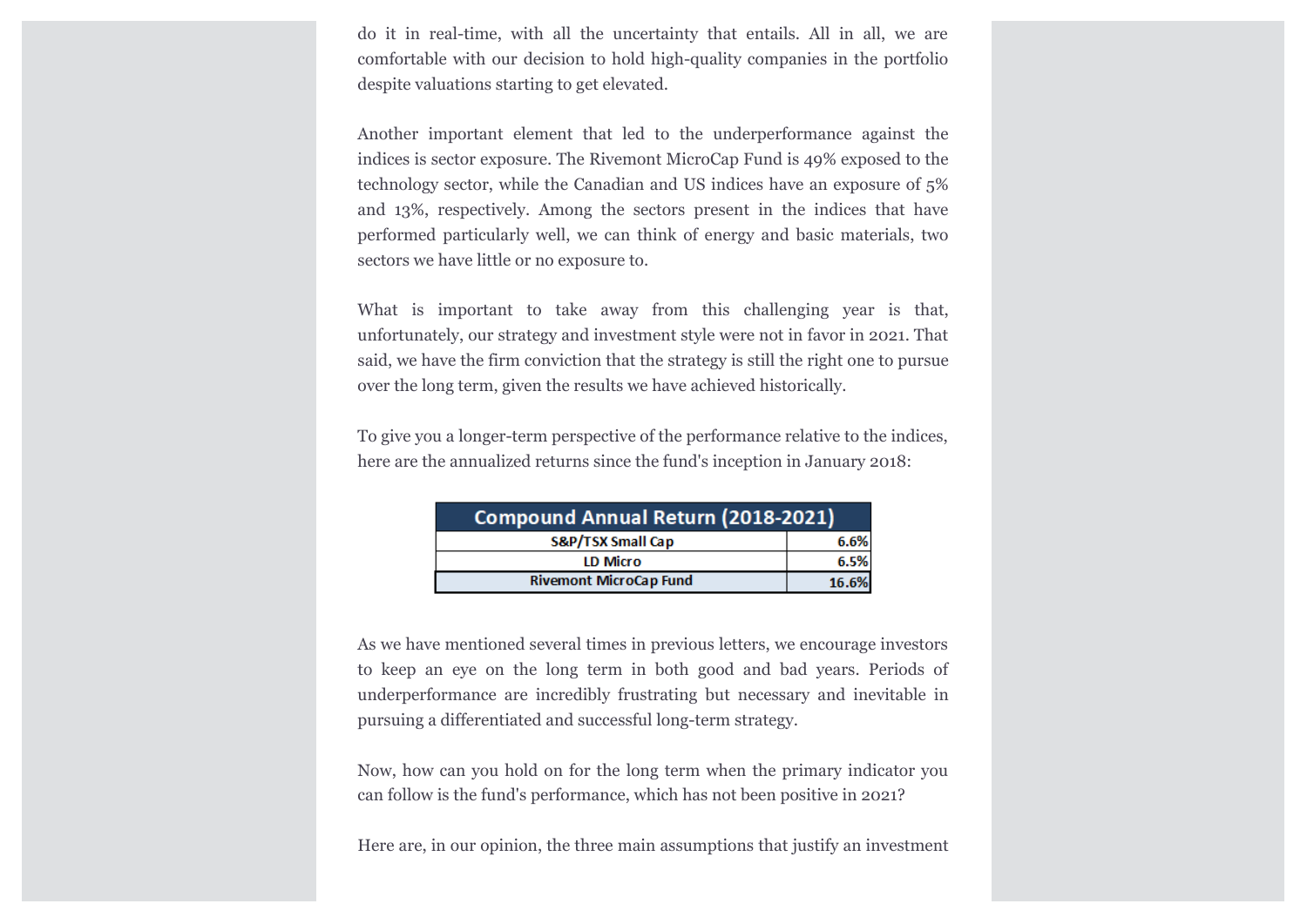in the Rivemont MicroCap Fund:

# 1. **The microcap market as a whole will eventually outperform large caps.**

<span id="page-4-0"></span>For many years now, we have witnessed a dominance of large caps, particularly the "FAANG["\[1\]](#page-8-0) companies that keep propelling the US indices upwards thanks to their exceptional performance. However, remember that microcaps have consistently outperformed large caps over the very long term. The trend we are currently seeing should reverse at some point in the future and give way to microcap outperformance.

# 2. **The microcap market presents many opportunities for a good active manager to stand out.**

The Canadian market has more than 4,400 listed companies, of which more than 3,000 are considered microcaps (market capitalization of \$300 million or less). While large financial institutions managing billions of dollars focus on the most mature 1,000 to 1,500 companies, the 3,000 microcaps are left to fend for themselves in the hands of retail investors and smaller investment funds like ours. The market is full of inefficiencies and opportunities for a team that does its research rigorously and full-time. The microcap sector is an area where the probability of beating the market is higher.

#### 3. **Rivemont is an active manager that can beat the market.**

This assumption is undoubtedly the most crucial one. As there are few certainties in this world, we once again insist on the performance history of the past four years as a demonstration of our ability to beat the market.

It is also essential for you to be comfortable with the portfolio management team and our investment philosophy, namely, to hold a concentrated portfolio of high-quality, high-growth companies. In this regard, the following section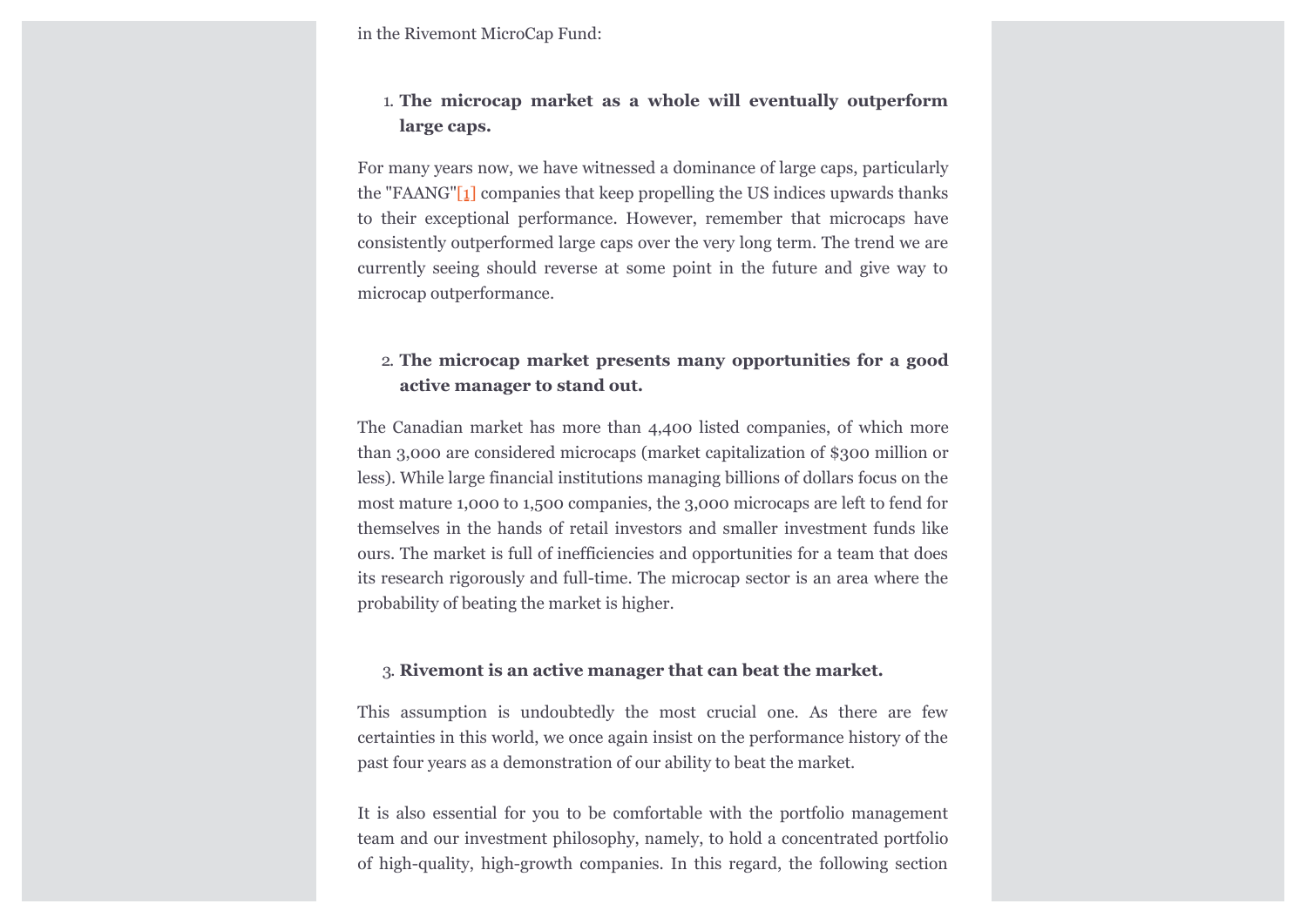aims to explain our research process and some of our investment criteria.

#### **Research and analysis process**

In its simplest form, our investment strategy is to discover high-quality companies as early as possible in their development. For us, a high-quality company meets the majority of the following criteria:

- Strong revenue growth (over 30% per year)
- Profitable or demonstrating a clear trajectory towards achieving profitability
- Enjoys strong competitive advantages that will continue to improve
- Is predictable and easy to understand
- Is managed by an excellent management team and an experienced board of directors

When you think of the microcap market, you might imagine very small companies that don't have a proven business model, don't generate a lot of revenues or profits, have poor competitive advantages, and that are run by questionable management teams.

Well, you would be right because that is precisely what reality looks like.

We consider that less than 5% of companies listed on the Canadian market meet or could one day meet our investment criteria. Therefore, it is essential to be extremely selective and strict in our standards and our research process to avoid pitfalls.

For each company that we analyze, we first try to identify if it meets the criteria we previously listed. If so, we will investigate further by looking at the company's history, developing a financial model, speaking with the management team, testing the product or service, and contacting other investors or industry experts to ensure we fully understand the opportunities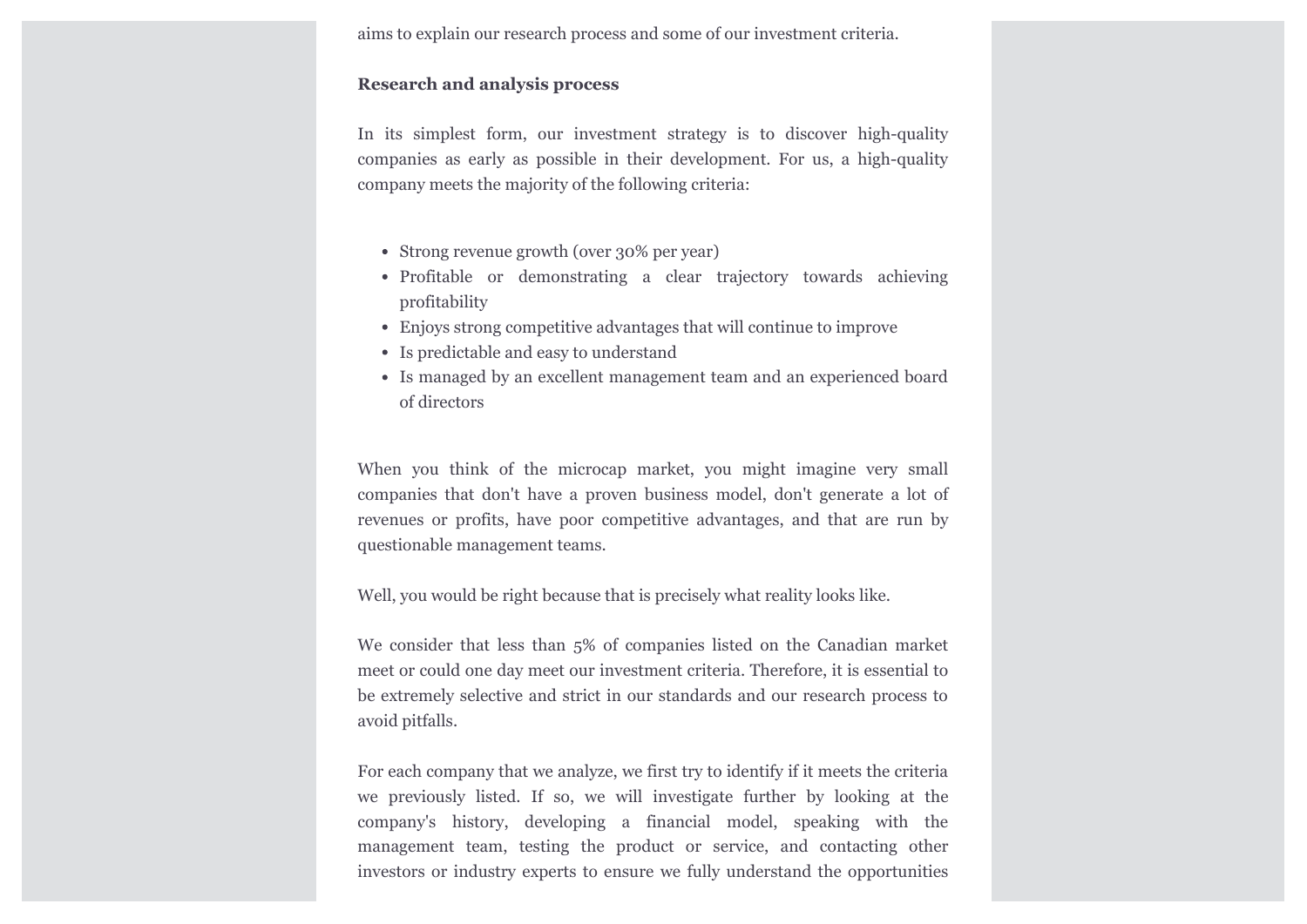#### and risks.

Our financial model always comes with what we call a "conviction level," a list of sixteen criteria to which we award between one and four points each, for a total score of thirty points. This exhaustive analysis leads us to scrutinize the experience and history of the management team, the composition of the board of directors, the company's competitive advantages, its financial health, and much more.

We add a score of  $-5$  to 5 points for the company's potential return according to our current estimate of its intrinsic value. A score of -5 represents a wildly overvalued company and penalizes its total score, while a score of +5 means a very undervalued company with high return potential.

Each company's score is centralized into a dashboard that allows us to rank and compare the various available opportunities, both in our portfolio and on our watch list. The objective is always to allocate our capital where the prospects are the most favorable.

At the risk management level, we also perform a forty-five-point risk analysis for each company to ensure we understand what could go wrong and determine our comfort level with those risks. Our list of risks covers financial health and capital structure, operations, industry, financial modeling, environment, social, and governance.

These tools were developed over the past few years and guide our decisionmaking process without necessarily creating formal rules to follow. Fundamental investing, especially in microcaps, is often more art than science. By combining a rigorous analysis process with the flair and know-how of our team, we can recognize good investment opportunities more easily.

In general, we aim to invest around 75% of the fund's capital in fifteen highquality companies that have passed through all the filters listed above. We also target keeping about 10% in cash to remain nimble and act quickly when an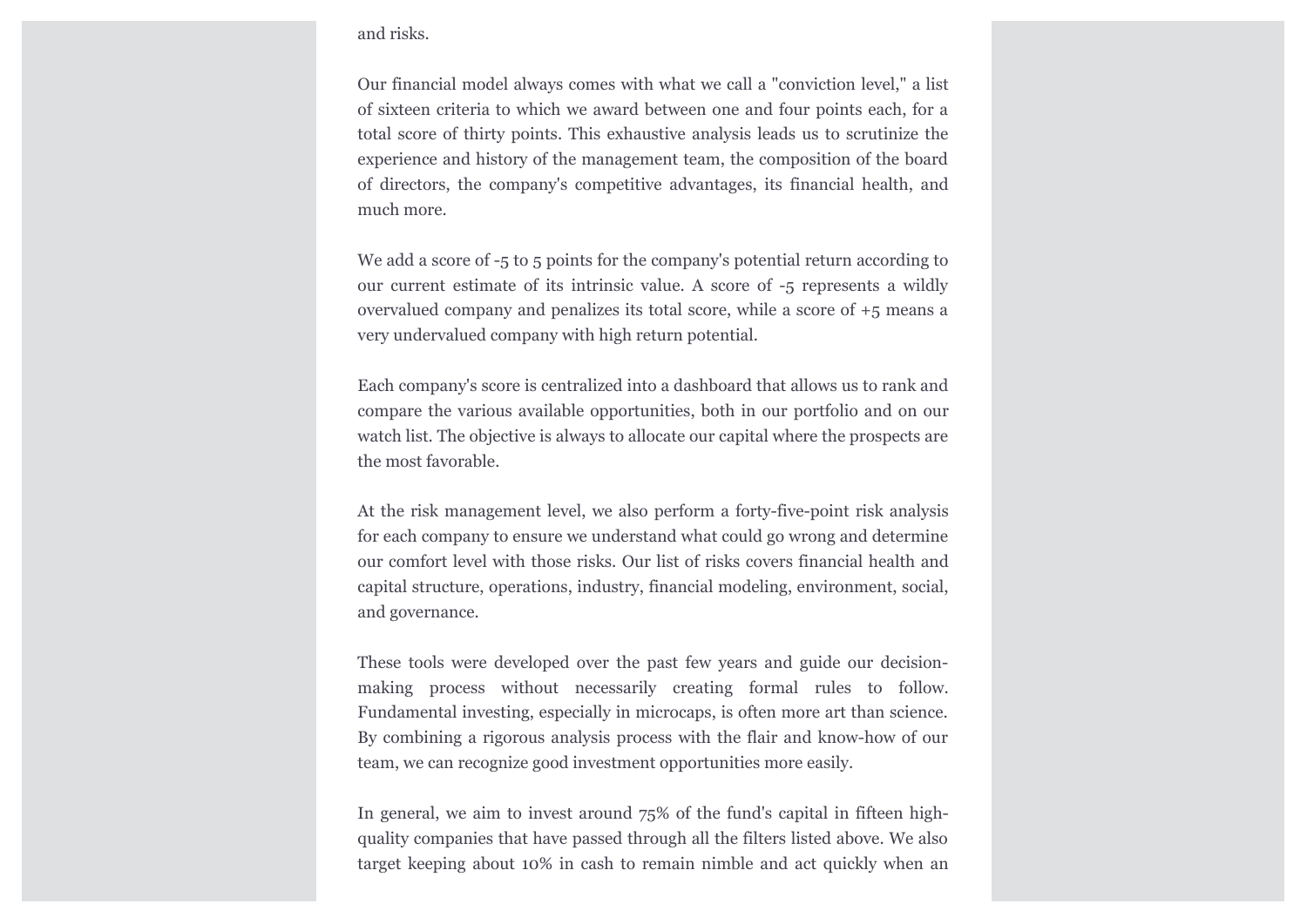opportunity arises. Finally, the last 15% is invested in 15 to 20 earlier-stage companies carrying more risk but presenting a higher return potential if successful. In some instances, we might want to buy a position early if we believe that the risk/reward profile is favorable. These positions add to the volatility but also the potential returns of the fund.

## **Outlook**

As Rivemont grows, our team and our resources also increase. One of our goals for 2022 is to increase the frequency of communications with our clients to keep you informed about your investments. The quarterly letter will continue to exist in its current form, but we will also start producing monthly video capsules in February. These capsules will allow us to comment on monthly performance, share important news about our portfolio companies, talk about the trends we see in the market, and provide insights into our investment philosophy.

We believe that interesting opportunities abound right now in the current microcap market, given the challenging year we have just experienced. Most of the companies we own or follow made fundamental progress in 2021, but their stock prices fell. Compared to the start of 2021, we can now buy stronger companies for lower prices.

Does an array of bargains mean the market will go up next month? Not at all. However, does this position us favorably for solid long-term performance? In our opinion, certainly.

In closing, as usual, don't hesitate to call or email us if you have any questions regarding your investments or if you wish to refer friends and family members who are looking for a profitable alternative strategy for their portfolio.

We hope to continue growing your portfolios alongside ours for many years to come, and we look forward to our next communication!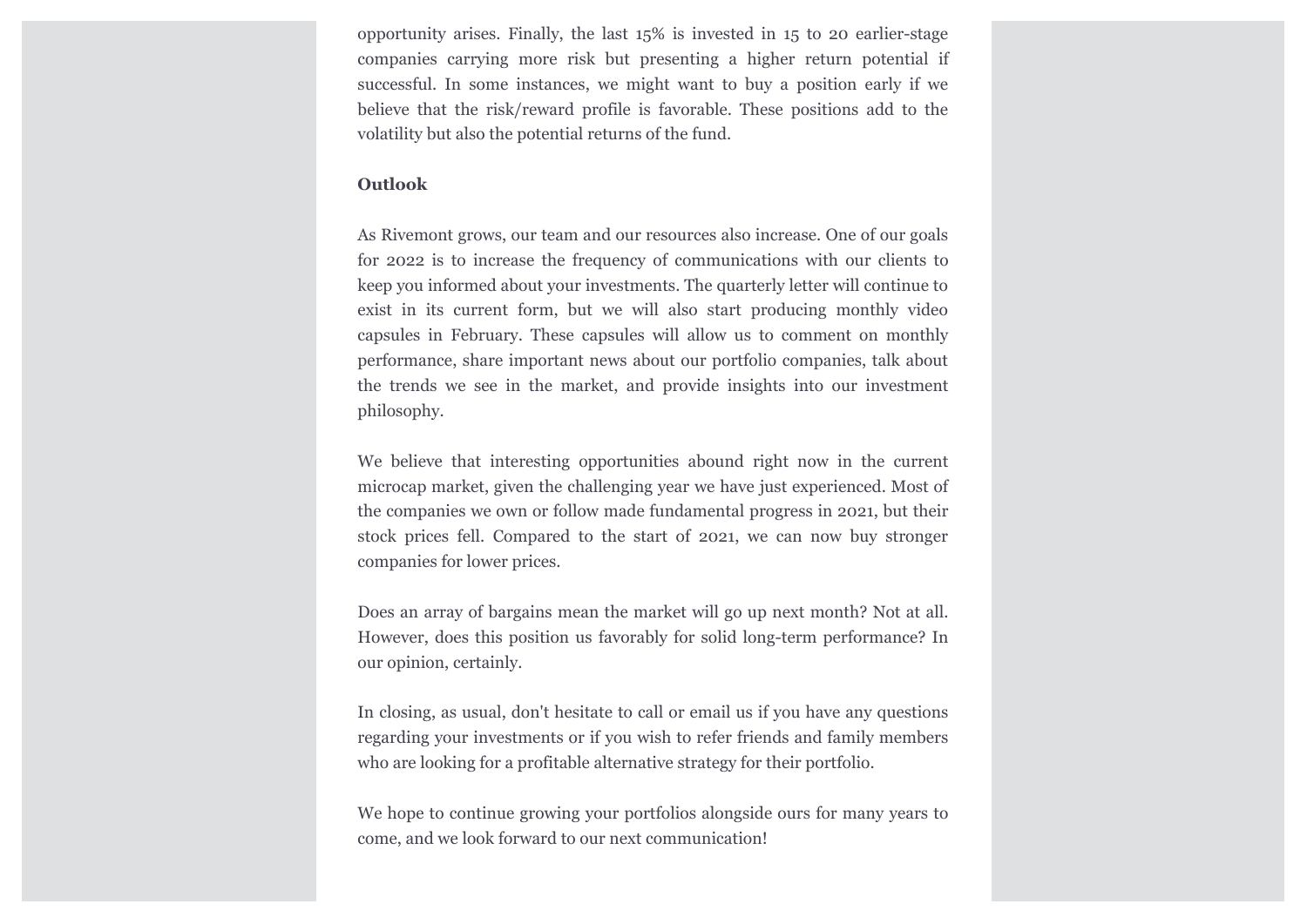Rivemont Investments

Portfolio Manager of the Rivemont MicroCap Fund

<span id="page-8-0"></span>[\[1\]](#page-4-0) "FAANG" is an acronym that refers to the stocks of five prominent American technology companies: Meta (FB) (formerly known as Facebook), Amazon (AMZN), Apple (AAPL), Netflix (NFLX); and Alphabet (GOOG) (formerly known as Google). Source: Investopedia

*Units of the Rivemont MicroCap Fund are available under exemptions from the prospectus requirements, pursuant to National Instrument 45-106 Prospectus and Registration Exemptions, and are available only to qualified investors, including portfolio manager clients. This document is not a recommendation nor an investment advice and is presented for informational purposes only.*